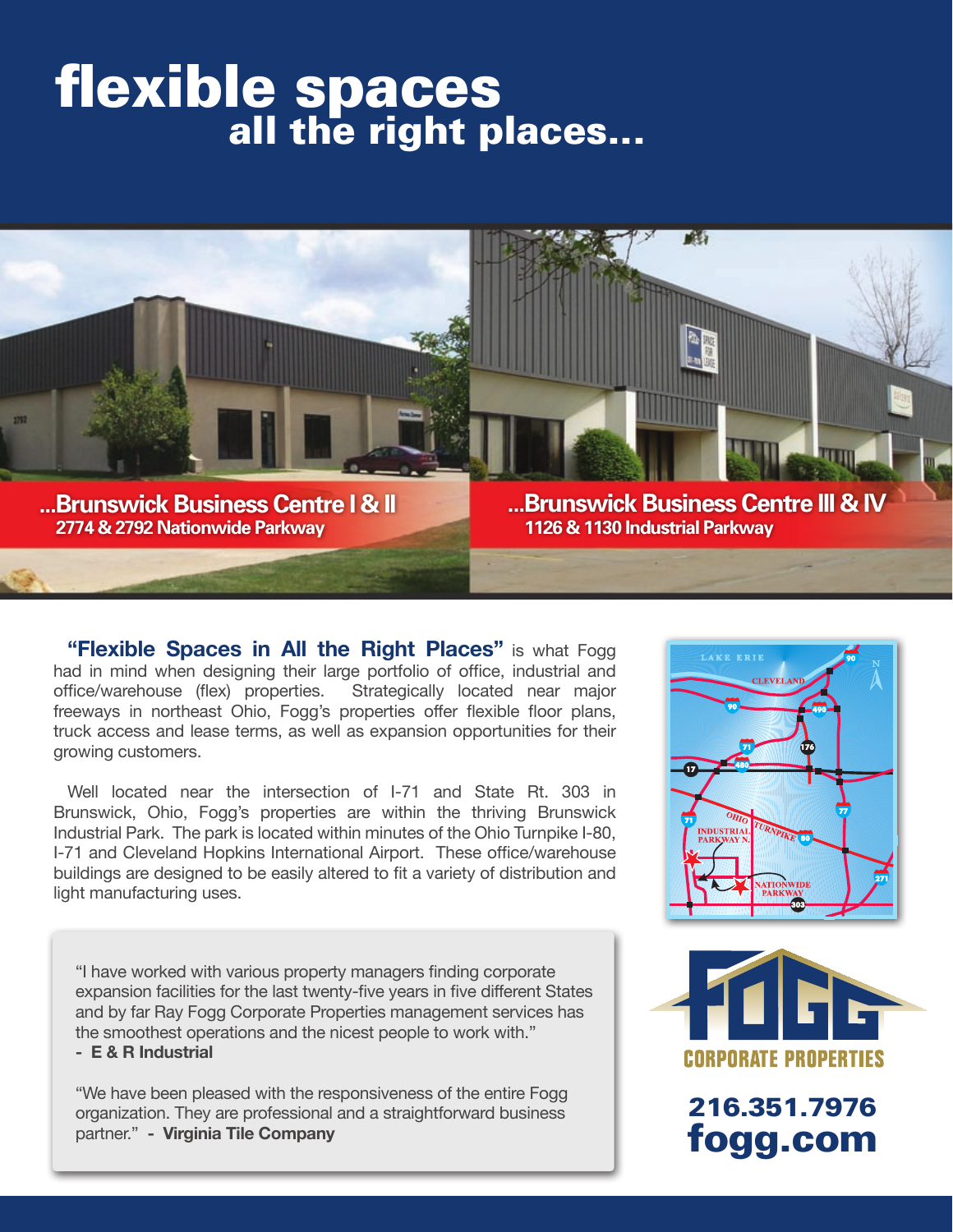### STANDARD BUILDING SPECIFICATIONS Brunswick Business Centre I, II, III & IV

*The following information is a general description of the project. Please see the Individual Space Specifications for more details on each available space.*



#### LOCATION & ACCESS

#### **Shared Features**

- Located in the Brunswick Industrial Park at the four way interchange of I-71 and Rt. 303
- Easy access to I-71, Ohio Turnpike I-80, I-271 and West 130th St.
- **Brunswick Business Centre I & II**
- 6.23 acre site fronting onto West 130th St. & Nationwide Parkway in Brunswick, Ohio

**Brunswick Business Centre III & IV**

• 6.18 acre site fronting onto Industrial Parkway North and I-71 in Brunswick, Ohio

#### PROPERTY DATA

| • Brunswick Business Centre I: |  |  |  | 39,360 SF |  |
|--------------------------------|--|--|--|-----------|--|
|                                |  |  |  | $\cdots$  |  |

| • Brunswick Business Centre II: |  |  |  | 49,700 SF |  |
|---------------------------------|--|--|--|-----------|--|
|                                 |  |  |  |           |  |

- Brunswick Business Centre III: 40,213 SF • Brunswick Business Centre IV: 40,213 SF
- 

#### EAVE HEIGHT

• 20'

#### COLUMN SPACING

| • Brunswick Business Centre I:        | $25' \times 40'$ |
|---------------------------------------|------------------|
| • Brunswick Business Centre II:       | $25' \times 50'$ |
| • Brunswick Business Centre III & IV: | $25' \times 40'$ |

#### TRUCK ACCESS/DOORS

- Truck docks with insulated metal industrial doors
- Drive-Ins with insulated metal industrial doors
- Personnel: 20 gauge plush hollow metal doors

#### **ROOF**

• 2" standing seam, 24 gauge aluminized steel, single-sloped with 4" vinyl faced insulation ( $U = .08$ ; R = 13)

#### **FLOOR**

• 5" reinforced concrete

#### WAREHOUSE LIGHTING

• Fluorescent fixtures (25 F.C.)

#### SPRINKLER SYSTEM

• Wet / Ordinary hazard

#### EXTERIOR WALLS

#### **Brunswick Business Centre I & II**

- 3" interlocking metal panels with 3" insulation ( $U = .10$ ; R = 10) and a pebble-grained, fluoropolymer finish
- Dryvit wall systems
- **Brunswick Business Centre III & IV**
- 3" interlocking metal facade panels with pebble-grained, fluoropolymer finish and 3" insulation (U=10; R=10)
- Prepainted aluminum clad Weyerhaeuser Panel 15

#### **HVAC**

- Warehouse: gas-fired unit heater, (Heating: 60°F temperature difference at 0ºF outside)
- Office: gas-fired furnace with electric air conditioner, (Heating: 68ºF temperature difference at 0ºF outside; Air Conditioning: 15ºF temperature difference at 90ºF outside)

#### OFFICE AREAS

- Partitions: 5/8" drywall on 3-5/8" metal studs
- Ceiling: 2' x 4' acoustical tile on suspended T-grid System
- Floor: commercial grade carpeting or vinyl tile (V.C.T.)
- Entrance Doors: glass with aluminum tubular frames
- Interior Doors: 1-3/8" flush birch doors with hardware
- Windows: insulated glass with aluminum tubular frames
- Paint: two coats of Latex on drywall; enamel on door frames
- Plumbing: surface mounted water closet and lavatory

#### PARKING & DRIVES

- Automobile Parking: 4" concrete
- Truck Drives / Ramps: 7" concrete in truck drives and docks

#### UTILITIES

- Electric: Ohio Edison
- • Gas: Columbia Gas of Ohio
- Telephone: Verizon
- • Water: City of Cleveland (main 12")
- Sanitary Sewer: City of Brunswick (main 10")
- Storm Sewer: Medina County



# 216.351.7976 fogg.com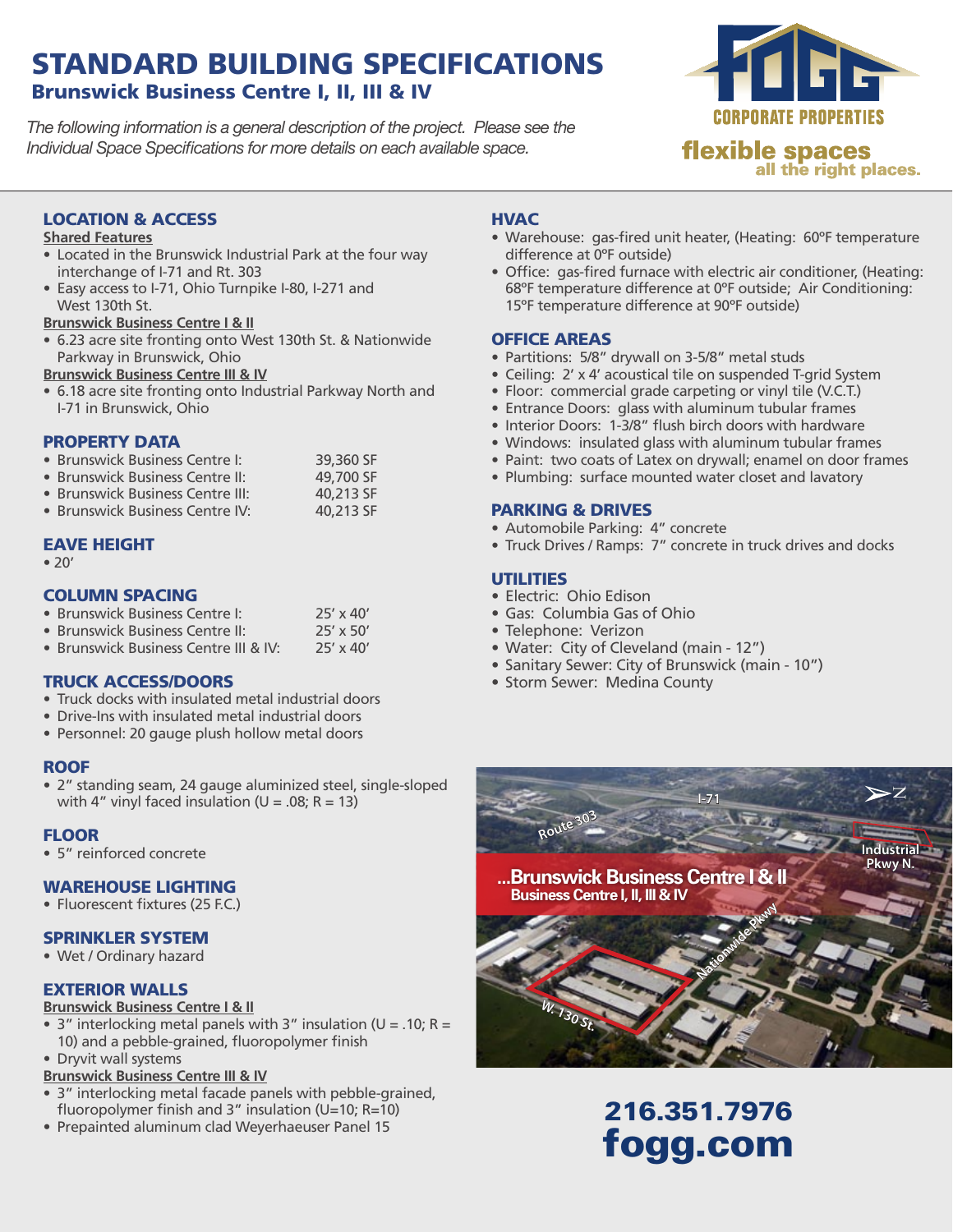# *FOR LEASE*

7,656 Sq. Ft. Warehouse – Office 2792 Nationwide Parkway, Brunswick, Ohio

|                                   | <b>Individual Space Specifications</b><br><b>Brunswick Business Centre 2</b>                                                                                                                                                                                                                                                                                                                                                                                  |
|-----------------------------------|---------------------------------------------------------------------------------------------------------------------------------------------------------------------------------------------------------------------------------------------------------------------------------------------------------------------------------------------------------------------------------------------------------------------------------------------------------------|
| <b>Office Area:</b>               | $2,003$ SF                                                                                                                                                                                                                                                                                                                                                                                                                                                    |
| <b>Warehouse Area:</b>            | $5,653$ SF                                                                                                                                                                                                                                                                                                                                                                                                                                                    |
| <b>Total Area:</b>                | 7,656 SF                                                                                                                                                                                                                                                                                                                                                                                                                                                      |
| <b>Unit Number:</b>               | 1 & 3                                                                                                                                                                                                                                                                                                                                                                                                                                                         |
| <b>Drive-in Door:</b>             | One (1) with a $12' \times 14'$ overhead door                                                                                                                                                                                                                                                                                                                                                                                                                 |
| <b>Dock Door:</b>                 | One $(1)$ 8' x 8' overhead door                                                                                                                                                                                                                                                                                                                                                                                                                               |
| <b>Eave Height:</b>               | $20^{\circ}$                                                                                                                                                                                                                                                                                                                                                                                                                                                  |
| <b>Column Spacing:</b>            | $25' \times 50'$                                                                                                                                                                                                                                                                                                                                                                                                                                              |
| <b>Electricity:</b>               | $120/208$ Volt, 100 Amp, 3 phase, 4 wire service                                                                                                                                                                                                                                                                                                                                                                                                              |
| Lighting:                         | High lumen T8 lamps<br>*Energy efficient (50% less consumption than traditional T12 lighting)<br>*Only 7% luminary depreciation over the life of the bulb                                                                                                                                                                                                                                                                                                     |
| <b>Sprinklers:</b>                | Wet / Ordinary Hazard                                                                                                                                                                                                                                                                                                                                                                                                                                         |
| <b>Estimated Operating Costs:</b> | \$2.07/SF/YR based upon budget costs for 2021.                                                                                                                                                                                                                                                                                                                                                                                                                |
|                                   | Operating cost estimates are based on Real Estate Taxes, Building<br>Insurance, Common Area Maintenance and Property Management Fees<br>for the year and the square footage listed above. Costs may vary in the<br>future. Common Area Maintenance includes only the maintenance items<br>performed by the owner for the benefit of the entire project, such as<br>snowplowing, lawn care, backflow prevention test and general exterior<br>maintenance, etc. |



# **flexible spaces**<br>all the right places.

216-351-7976, ext. 244 216-351-7976, ext. 273 markray@fogg.com tblaz@fogg.com

Mark Ray, Vice President Tom Blaz, Leasing Assoicate

## fogg.com

**RAY FOGG CORPORATE PROPERTIES, LLC – 981 Keynote Circle, Suite 15 – Cleveland, Ohio 44131** The information contained herein is from sources deemed reliable, but no warranty or representation is made to the accuracy hereof.